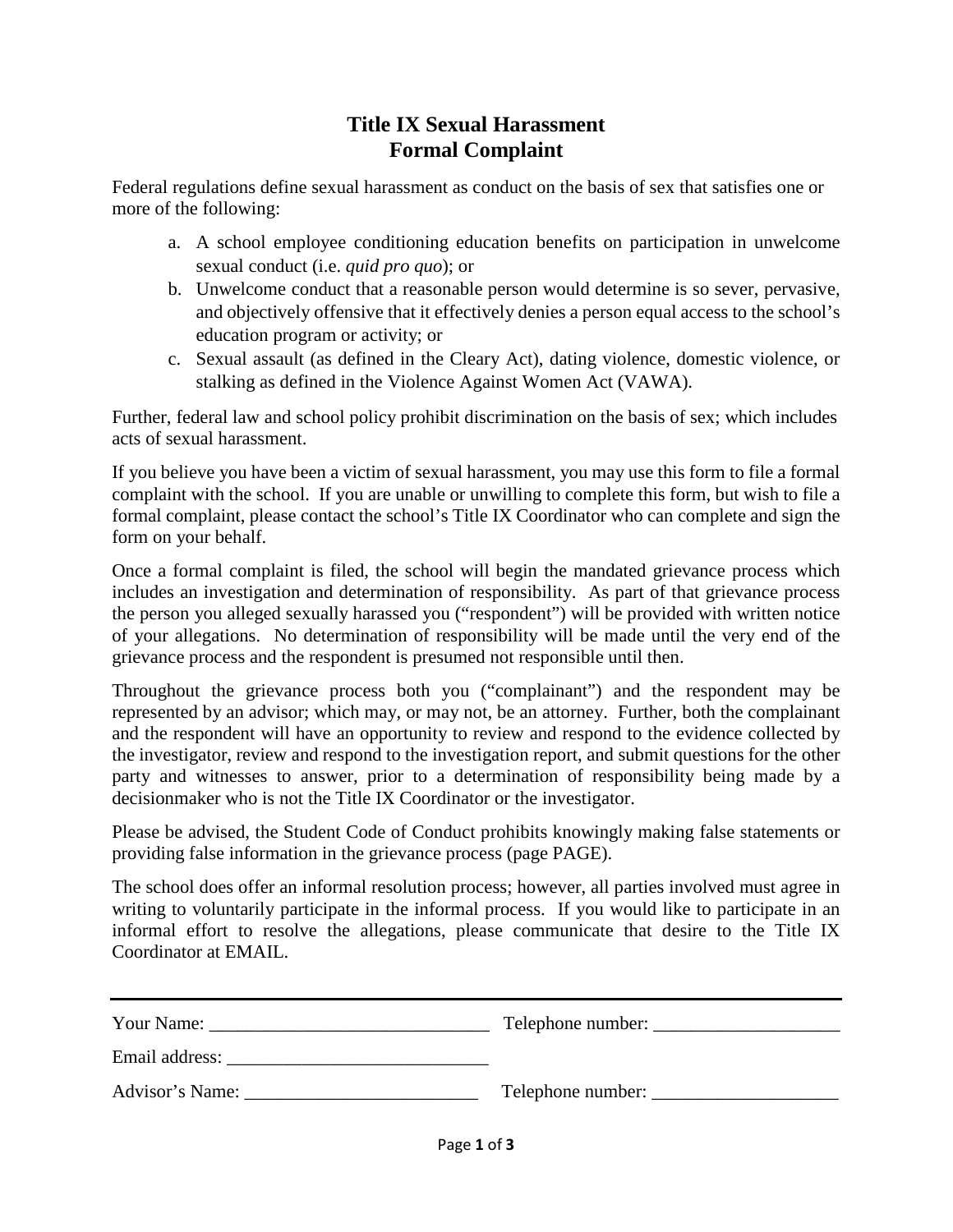| Email address: |  |  |
|----------------|--|--|
|----------------|--|--|

Respondent's Name: \_\_\_\_\_\_\_\_\_\_\_\_\_\_\_\_\_\_\_\_\_\_\_\_\_\_\_\_\_\_\_\_\_\_

Any available contact information for respondent: \_\_\_\_\_\_\_\_\_\_\_\_\_\_\_\_\_\_\_\_\_\_\_\_\_\_\_\_\_\_\_

Please described what happened. You may use and attach additional sheets of paper as necessary.

\_\_\_\_\_\_\_\_\_\_\_\_\_\_\_\_\_\_\_\_\_\_\_\_\_\_\_\_\_\_\_\_\_\_\_\_\_\_\_\_\_\_\_\_\_\_\_\_\_\_\_\_\_\_\_\_\_\_\_\_\_\_\_\_\_\_\_\_\_\_\_\_\_\_\_\_\_\_

\_\_\_\_\_\_\_\_\_\_\_\_\_\_\_\_\_\_\_\_\_\_\_\_\_\_\_\_\_\_\_\_\_\_\_\_\_\_\_\_\_\_\_\_\_\_\_\_\_\_\_\_\_\_\_\_\_\_\_\_\_\_\_\_\_\_\_\_\_\_\_\_\_\_\_\_\_\_

Who was involved?

Where did it happen?

When did it happen?

What happened?

Please described in your own words why you believe this conduct is sexual harassment.

Did anyone witness what happened? If so, who and how can they be contacted?